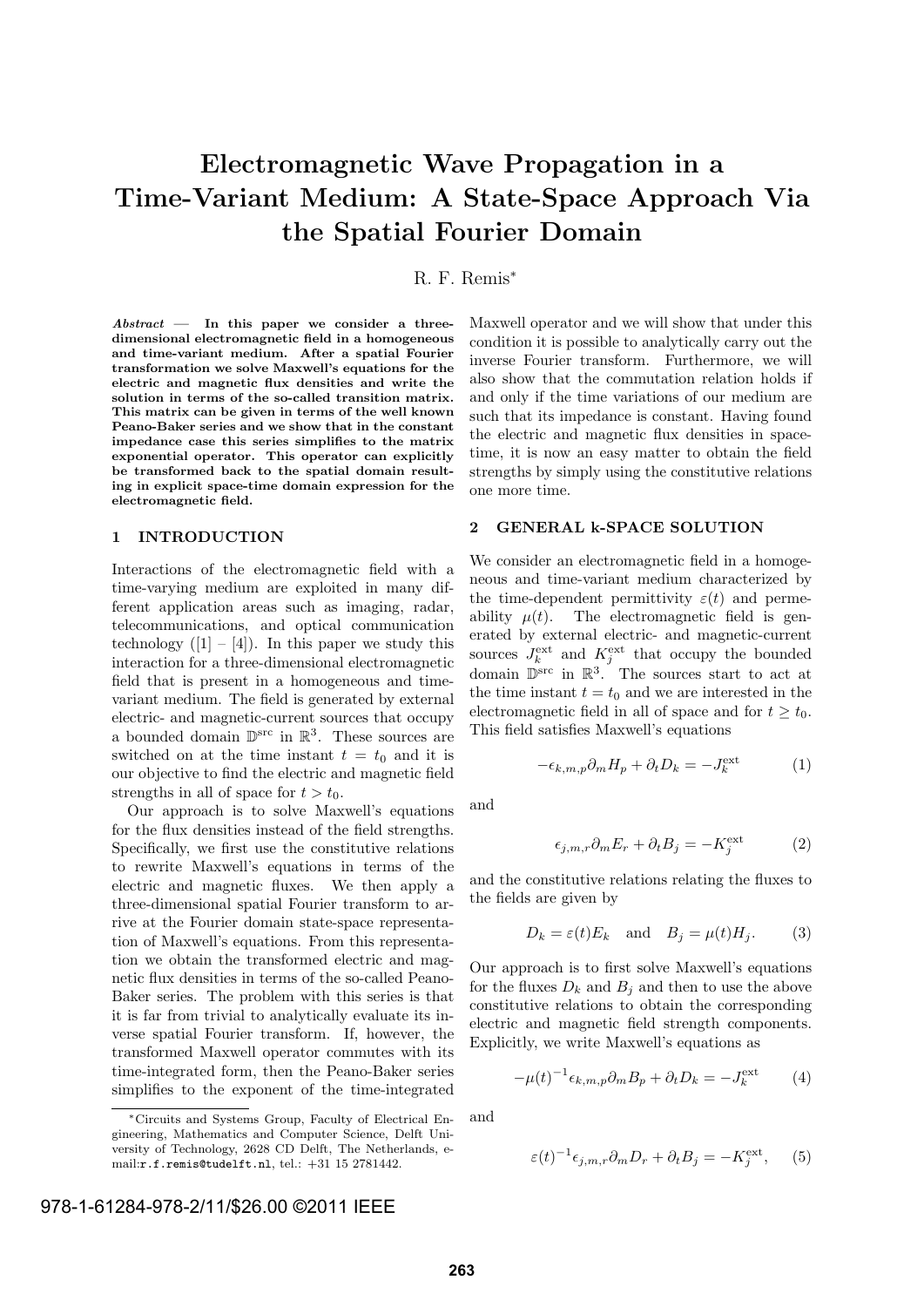and try to solve these equations for  $D_k$  and  $B_j$  using the prescribed initial fluxes

$$
D_k = D_k^0 \quad \text{and} \quad B_j = B_j^0 \tag{6}
$$

which hold for all  $\mathbf{x} \in \mathbb{R}^3$  and at  $t = t_0$ .

To this end, we first apply a Fourier transformation to Maxwell's equations with respect to the spatial coordinates. The Fourier transformation pair of a function  $f(\mathbf{x}, t)$  is given by

$$
\tilde{f}(\mathbf{k},t) = \mathcal{F}\{f(\mathbf{x},t)\}
$$
\n
$$
= \int_{\mathbf{x}\in\mathbb{R}^3} \exp(j\mathbf{k}\cdot\mathbf{x}) f(\mathbf{x},t) \,dV
$$
\n(7)

and

$$
f(\mathbf{x},t) = \mathcal{F}^{-1}\{\tilde{f}(\mathbf{k},t)\}
$$
  
= 
$$
\frac{1}{(2\pi)^3} \int_{\mathbf{k}\in\mathbb{R}^3} \exp(-j\mathbf{k}\cdot\mathbf{x})\tilde{f}(\mathbf{k},t) dV,
$$
 (8)

and using the rule that  $\tilde{\partial}_m = -\mathrm{j}k_m$ , we arrive at

$$
\partial_t \tilde{D}_k = \mu(t)^{-1} \epsilon_{k,m,p}(-jk_m) \tilde{B}_p - \tilde{J}_k^{\text{ext}} \tag{9}
$$

and

$$
\partial_t \tilde{B}_j = -\varepsilon(t)^{-1} \epsilon_{j,m,r}(-jk_m) \tilde{D}_r - \tilde{K}_j^{\text{ext}}.
$$
 (10)

We now write these two equations in state-space form. Introducing the k-space flux and source vectors as

$$
\tilde{\mathbf{f}} = \begin{pmatrix} \tilde{\mathbf{d}} \\ \tilde{\mathbf{b}} \end{pmatrix}
$$
 and  $\tilde{\mathbf{q}} = \begin{pmatrix} \tilde{\mathbf{j}}^{\text{ext}} \\ \tilde{\mathbf{k}}^{\text{ext}} \end{pmatrix}$ , (11)

respectively, where

$$
\tilde{\mathbf{d}} = \begin{pmatrix} \tilde{D}_1 \\ \tilde{D}_2 \\ \tilde{D}_3 \end{pmatrix}, \quad \tilde{\mathbf{b}} = \begin{pmatrix} \tilde{B}_1 \\ \tilde{B}_2 \\ \tilde{B}_3 \end{pmatrix}, \quad (12)
$$

$$
\tilde{\mathbf{j}}^{\text{ext}} = \begin{pmatrix} \tilde{J}_1^{\text{ext}} \\ \tilde{J}_2^{\text{ext}} \\ \tilde{J}_3^{\text{ext}} \end{pmatrix} \quad \text{and} \quad \tilde{\mathbf{k}}^{\text{ext}} = \begin{pmatrix} \tilde{K}_1^{\text{ext}} \\ \tilde{K}_2^{\text{ext}} \\ \tilde{K}_3^{\text{ext}} \end{pmatrix}, \quad (13)
$$

we can write

$$
\partial_t \tilde{\mathbf{f}} = \tilde{\mathbf{A}}(t)\tilde{\mathbf{f}} - \tilde{\mathbf{q}}, \qquad (14)
$$

where  $\mathbf{A}(t)$  is the k-space system matrix given by

$$
\tilde{\mathbf{A}}(t) = \begin{pmatrix} \mathbf{0} & \mu(t)^{-1}\tilde{\mathbf{K}} \\ -\varepsilon(t)^{-1}\tilde{\mathbf{K}} & \mathbf{0} \end{pmatrix} \qquad (15)
$$

and

$$
\tilde{\mathbf{K}} = \begin{pmatrix} 0 & jk_3 & -jk_2 \\ -jk_3 & 0 & jk_1 \\ jk_2 & -jk_1 & 0 \end{pmatrix}
$$
 (16)

is the Fourier transformed curl operator. From linear system theory we know that the general k-space solution of Eq. (14) is given by (see, for example,  $|5|)$ 

$$
\tilde{\mathbf{f}}(t) = \tilde{\mathbf{\Phi}}(t, t_0)\tilde{\mathbf{f}}_0 - \int_{\tau=t_0}^t \tilde{\mathbf{\Phi}}(t, \tau)\tilde{\mathbf{q}}(\tau) d\tau \quad \text{for } t \ge t_0,
$$
\n(17)

where  $\tilde{\mathbf{f}}_0$  contains the Fourier-transformed initial fluxes and  $\tilde{\Phi}$  is the transition matrix given by the Peano-Baker series

$$
\tilde{\Phi}(t,\tau) = \mathbf{I} + \int_{\sigma_1=\tau}^t \tilde{\mathbf{A}}(\sigma_1) d\sigma_1
$$

$$
+ \int_{\sigma_1=\tau}^t \tilde{\mathbf{A}}(\sigma_1) \int_{\sigma_2=\tau}^{\sigma_1} \tilde{\mathbf{A}}(\sigma_2) d\sigma_2 d\sigma_1 + \dots.
$$
(18)

Obtaining an explicit (space-time) expression for the transition matrix is difficult and perhaps even impossible in general. In the next section, however, we show that the above expression for the transition matrix simplifies significantly if the impedance is constant in time.

## 3 EXPLICIT SPACE-TIME SOLUTION FOR MEDIA WITH A CONSTANT IMPEDANCE

Suppose that the time variation of the permittivity and permeability is such that the system matrix commutes with its time-integrated form. More precisely, suppose that for every value of  $\tau$  and t we have

$$
\tilde{\mathbf{A}}(t) \int_{\sigma=\tau}^{t} \tilde{\mathbf{A}}(\sigma) d\sigma = \int_{\sigma=\tau}^{t} \tilde{\mathbf{A}}(\sigma) d\sigma \, \mathbf{A}(t). \tag{19}
$$

It is well known that if this commutation relation holds the expression for the transition matrix reduces to (see [5])

$$
\tilde{\Phi}(t,\tau) = \exp\left[\int_{\sigma=\tau}^{t} \tilde{\mathbf{A}}(\sigma) d\sigma\right].
$$
 (20)

This form allows us to obtain explicit expressions for the electromagnetic field quantities in spacetime. Before doing so, however, we first want to determine under what condition(s) on  $\varepsilon$  and  $\mu$  the commutation relation of Eq. (19) holds. Writing out the left- and right-hand side of this equation and comparing entries, we find that the commutation relation is satisfied if and only if

$$
Z(t)^2 \int_{\sigma=\tau}^t \frac{1}{\mu(\sigma)} d\sigma = \int_{\sigma=\tau}^t Z(\sigma)^2 \frac{1}{\mu(\sigma)} d\sigma, \quad (21)
$$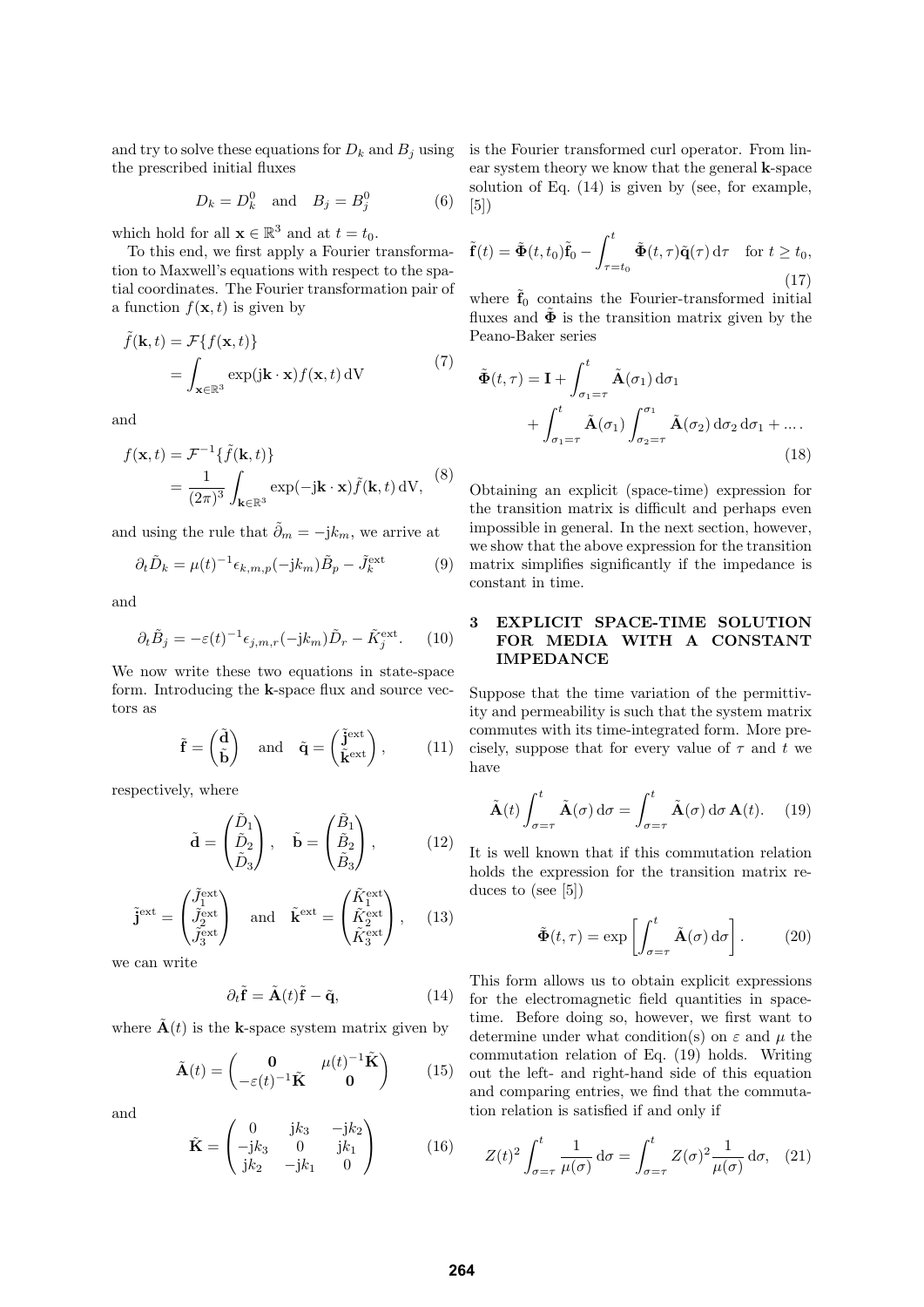for every value of  $\tau$  and t, where  $Z = [\mu(t)/\varepsilon(t)]^{1/2}$ is the wave impedance. Since this equation is satisfied for a constant impedance only, we conclude that the simplified form for the transition matrix as given by Eq. (20) holds if and only if the time variations of the permittivity and permeability are such that the impedance is constant.

From this moment on, we restrict ourselves to this constant impedance case and write the system matrix as

$$
\tilde{\mathbf{A}} = c(t)\tilde{\mathbf{B}},\tag{22}
$$

where  $c = [\varepsilon(t)\mu(t)]^{-1/2}$  is the electromagnetic wave speed and

$$
\tilde{\mathbf{B}} = \begin{pmatrix} \mathbf{0} & Z^{-1}\tilde{\mathbf{K}} \\ -Z\tilde{\mathbf{K}} & \mathbf{0} \end{pmatrix} \tag{23}
$$

is time independent. In terms of this matrix, the we arrive at transition matrix is given by

$$
\tilde{\mathbf{\Phi}}(t,\tau) = \exp\left[\zeta(t,\tau)\tilde{\mathbf{B}}\right],\tag{24}
$$

where

$$
\zeta(t,\tau) = \int_{\sigma=\tau}^{t} c(\sigma) d\sigma.
$$
 (25)

We now rewrite the expression for the transition matrix in a form that allows for a direct transformation back to the space-time domain. First, we use the power series expansion of the exponential function and split the summation into even and odd powers of matrix **B**. This gives

$$
\tilde{\Phi}(t,\tau) = \mathbf{I} + \sum_{n=1}^{\infty} \frac{\zeta^{2n}}{(2n)!} \tilde{\mathbf{B}}^{2n} + \sum_{n=0}^{\infty} \frac{\zeta^{2n+1}}{(2n+1)!} \tilde{\mathbf{B}}^{2n+1}.
$$
\n(26)

Now since

$$
\tilde{\mathbf{B}}^{2n} = (-1)^n |\mathbf{k}|^{2n} \begin{pmatrix} \tilde{\mathbf{G}} & \mathbf{0} \\ \mathbf{0} & \tilde{\mathbf{G}} \end{pmatrix} \quad \text{for } n = 1, 2, ...,
$$
\n(27)

where  $\tilde{\mathbf{G}} = \mathbf{I} - |\mathbf{k}|^{-2} \mathbf{k} \mathbf{k}^T$ , and

$$
\tilde{\mathbf{B}}^{2n+1} = (-1)^n |\mathbf{k}|^{2n} \tilde{\mathbf{B}} \quad \text{for } n = 0, 1, ..., \tag{28}
$$

we can write Eq. (26) as

$$
\tilde{\Phi}(t,\tau) = \mathbf{I} - \begin{pmatrix} \tilde{\mathbf{G}} & \mathbf{0} \\ \mathbf{0} & \tilde{\mathbf{G}} \end{pmatrix} + \sum_{n=0}^{\infty} (-1)^n \frac{(\zeta|\mathbf{k}|)^{2n}}{(2n)!} \begin{pmatrix} \tilde{\mathbf{G}} & \mathbf{0} \\ \mathbf{0} & \tilde{\mathbf{G}} \end{pmatrix}
$$
\n
$$
+ \sum_{n=0}^{\infty} (-1)^n \frac{(\zeta|\mathbf{k}|)^{2n+1}}{(2n+1)!} |\mathbf{k}|^{-1} \tilde{\mathbf{B}}.
$$
\n(29)

In the above expressions we recognize the power series expansions of  $cos(\zeta|\mathbf{k}|)$  and  $sin(\zeta|\mathbf{k}|)$  and the above expression for  $\ddot{\Phi}$  becomes

$$
\tilde{\Phi}(t,\tau) = \mathbf{I} - \begin{pmatrix} \tilde{\mathbf{G}} & \mathbf{0} \\ \mathbf{0} & \tilde{\mathbf{G}} \end{pmatrix} + \cos(\zeta|\mathbf{k}|) \begin{pmatrix} \tilde{\mathbf{G}} & \mathbf{0} \\ \mathbf{0} & \tilde{\mathbf{G}} \end{pmatrix} + \frac{\sin(\zeta|\mathbf{k}|)}{|\mathbf{k}|} \tilde{\mathbf{B}}.
$$
\n(30)

Finally, since

$$
\mathbf{I} - \begin{pmatrix} \tilde{\mathbf{G}} & \mathbf{0} \\ \mathbf{0} & \tilde{\mathbf{G}} \end{pmatrix} + \cos(\zeta|\mathbf{k}|) \begin{pmatrix} \tilde{\mathbf{G}} & \mathbf{0} \\ \mathbf{0} & \tilde{\mathbf{G}} \end{pmatrix}
$$
  
=  $\cos(\zeta|\mathbf{k}|)\mathbf{I} + \frac{[1 - \cos(\zeta|\mathbf{k}|)]}{|\mathbf{k}|^2} \begin{pmatrix} \mathbf{k}\mathbf{k}^T & \mathbf{0} \\ \mathbf{0} & \mathbf{k}\mathbf{k}^T \end{pmatrix}$ (31)

$$
\tilde{\Phi}(t,\tau) = \cos(\zeta|\mathbf{k}|)\mathbf{I} \n+ \frac{[1-\cos(\zeta|\mathbf{k}|)]}{|\mathbf{k}|^2} \begin{pmatrix} \mathbf{k}\mathbf{k}^T & \mathbf{0} \\ \mathbf{0} & \mathbf{k}\mathbf{k}^T \end{pmatrix} \n+ \frac{\sin(\zeta|\mathbf{k}|)}{|\mathbf{k}|} \begin{pmatrix} \mathbf{0} & -Z^{-1}\tilde{\mathbf{K}} \\ Z\tilde{\mathbf{K}} & \mathbf{0} \end{pmatrix},
$$
\n(32)

where we have used the definition of matrix  $\tilde{\mathbf{B}}$  as well.

Having found an explicit k-space expression for the transition matrix, we now substitute this expression in Eq. (17) to obtain the k-space flux densities. Taking  $\tilde{\mathbf{f}}_0 = \mathbf{0}$  for simplicity, we obtain

$$
\tilde{\mathbf{d}}(\mathbf{k},t) = \n-\int_{\tau=t_0}^{t} \left[ \cos(\zeta|\mathbf{k}|) \tilde{\mathbf{j}}^{\text{ext}} + \frac{\left[1 - \cos(\zeta|\mathbf{k}|)\right]}{|\mathbf{k}|^2} \mathbf{k} \mathbf{k}^T \tilde{\mathbf{j}}^{\text{ext}} - Z^{-1} \frac{\sin(\zeta|\mathbf{k}|)}{|\mathbf{k}|} \tilde{\mathbf{K}} \tilde{\mathbf{k}}^{\text{ext}} \right] d\tau
$$
\n(33)

and

$$
\tilde{\mathbf{b}}(\mathbf{k},t) = \n-\int_{\tau=t_0}^{t} \left[ \cos(\zeta|\mathbf{k}|) \tilde{\mathbf{k}}^{\text{ext}} + \frac{\left[1 - \cos(\zeta|\mathbf{k}|)\right]}{|\mathbf{k}|^2} \mathbf{k} \mathbf{k}^T \tilde{\mathbf{k}}^{\text{ext}} + Z \frac{\sin(\zeta|\mathbf{k}|)}{|\mathbf{k}|} \tilde{\mathbf{K}} \tilde{\mathbf{j}}^{\text{ext}} \right] d\tau,
$$
\n(34)

for  $t \geq t_0$ . To obtain the space-time representations for the fluxes, we need to evaluate the inverse Fourier transform of the above k-space equations. To this end, we make use of the results

$$
\mathcal{F}^{-1}\left\{\cos(\zeta|\mathbf{k}|)\right\} =
$$
  

$$
\frac{1}{4\pi|\mathbf{x}|}\left[\delta^{(1)}(\zeta-|\mathbf{x}|)-\delta^{(1)}(\zeta+|\mathbf{x}|)\right],
$$
 (35)